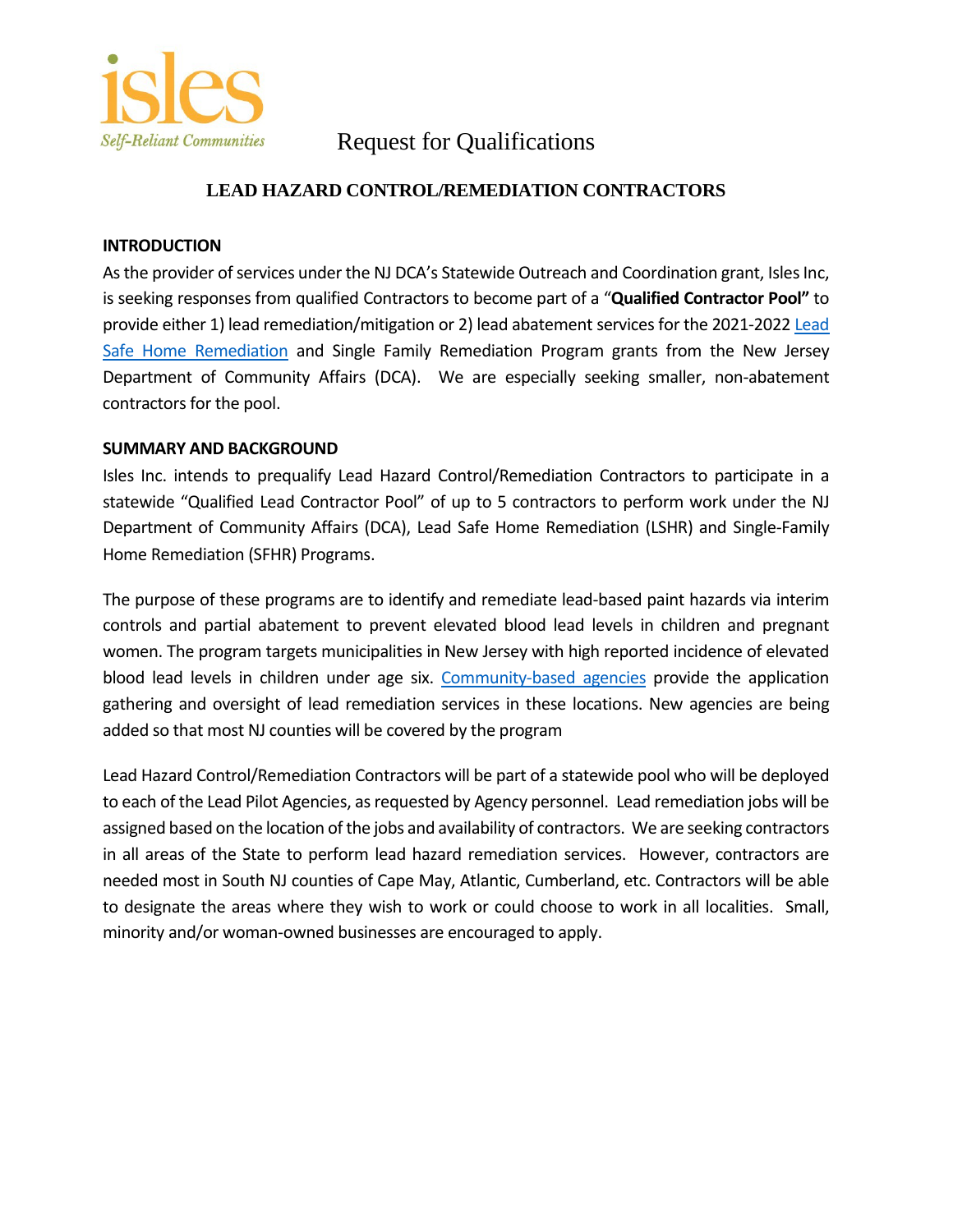#### **TRAINING OPPORTUNITIES**

In the interest in helping contractors respond to the RFQ and become part of the Qualified Contractor Pool, Isles will provide:

1) RFQ Informational Meeting to assist in preparation of RFQ response

2) a no-cos[t EPA Renovation, Repair and Painting](https://www.epa.gov/lead/lead-renovation-repair-and-painting-program) course for contractors who might qualify for this program but lack the RRP certification.

See Section 5.0 for details

## **1.0 SCALE OF WORK**

Up to 100 jobs will be put out for mini bid/cost estimate to the Qualified Bidder Pool through February 2022, *with the expectation the programs will continue for multiple years and additional jobs*. The majority of those jobs will be lead *remediation* work. The cost of these jobs' ranges from \$1,000-\$13,000 for remediation jobs and up to \$25,000 for abatements. [Only certified Abatement Contractors are eligible for Abatement jobs but may also bid on remediation jobs.]

While there is no guarantee of the number of jobs given to any one contractor in the pool, Agencies will do their best to give qualified contractors in the Bidder Pool an equitable share of those jobs, based on expertise, availability and demonstrated excellence in meeting project guidelines. **Contractors who fail to perform to standards will be removed from the pool**.

## **2.0 SCOPE OF SERVICES, PRICING and LOCATIONS REQUESTED**

Isles Inc. intends to prequalify General Contractors with experience, training and certifications to participate in a Qualified Contractor Pool to perform work under the NJ Department of Community Affairs (NJ DCA), Lead Safe Home Remediation (LSHR) program, Single Family Home Remediation program and other lead hazard control contracts. Eligible units include owner-occupied and 1–4-unit rental buildings where lower income families reside.

Up to five (5) residential General Contractors who qualify for the RFQ will be considered in the pool for the work requested under this RFQ. The Provider(s) will be awarded Lead Remediation Projects for specific properties at the sole discretion of the Lead Agencies in each NJ county. The cost per unit is limited and is determined by the Scope of Work developed by each agency's Lead Construction Manager and the limitations of the grant. Program Cost Guidelines for lead measures are attached to this RFQ. **Respondents must agree to adhere to these guidelines**. [SEE Program Cost Guidelines in the Appendix]

Price shall be inclusive of all costs incurred by the Contractor. No separate reimbursements for travel or other costs are permitted. Subcontractor labor and materials cost are expected to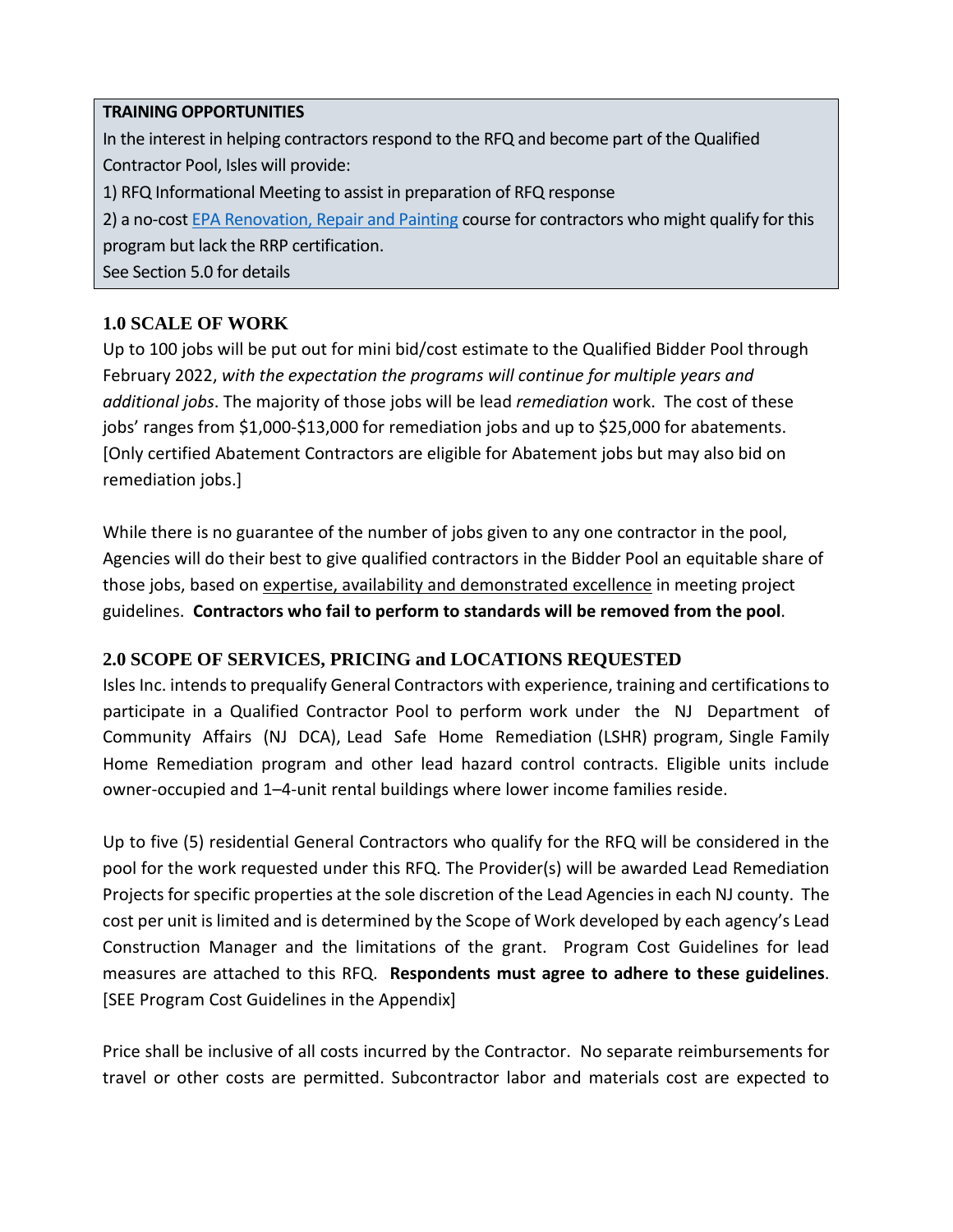average \$6,000 per unit with a maximum cost of \$13,000 for remediation and a maximum cost per unit of \$25,000 for abatements.

It is anticipated that homes eligible for lead hazard control will require an array of lead safe repairs, interim controls, health and safety services and minor structural repairs that shall be performed per RRP, HUD, EPA and NJ Administrative code, as applicable.

*Contractor must be available for one (1) walk through of inspected property with Isles Construction Manager to devise a Lead Hazard Control Estimate/Scope of Work, based on a Lead Risk Assessment. The Isles Construction Manager will coordinate the walk- through of property with the homeowner and Contractor.*

The scope of work for each repaired structure will vary but may include (although not be limited to) the following:

- Coordination with property owner and Isles Construction Manager;
- Obtaining all necessary state and local permits and approvals after the land use permits are acquired, but prior to the commencement of the work for each structure;
- Control of lead-based paint hazards in eligible residential units as specified by a certified Lead Risk Assessor/Inspector in accordance with EPA RRP, NJAC [5:17 an](http://www.state.nj.us/dca/divisions/codes/codreg/pdf_regs/njac_5_17.pdf)d/or NJAC 8:51;
- Control of lead-based paint hazards in residential units in accordance with EPA standards and with reference to HUD's Guidelines for the Evaluation and Control of Lead Based Paint Hazards in Housing (Second Edition 2012), including but not limited to interim controls, encapsulation, and abatement measures designed to provide a lead safe environment for a period of 20 years;
- Building envelope repair, including roof repair or replacement and attendant damage; door and window replacement; and siding /veneer repair or replacement;
- Dry wall repair or replacement; rough and trim carpentry;
- Repair of trip and fall hazards, such as step repair/replacement and/or handrail installation or repair;
- Surface preparation and painting; flooring repair or replacement;
- Specialty construction elements associated with historic properties;
- Debris removal in accordance with all Federal, State, and local requirements, including disposal of materials containing lead-based paint in accordance with all applicable local and state codes and standards.

## **Other Scope of Services**

• Provide professional labor, equipment, and materials adequate to perform the work in accordance with the scope of work issued by Isles Inc., for each eligible applicant's residential structure while ensuring that all applicable housing standards and codes are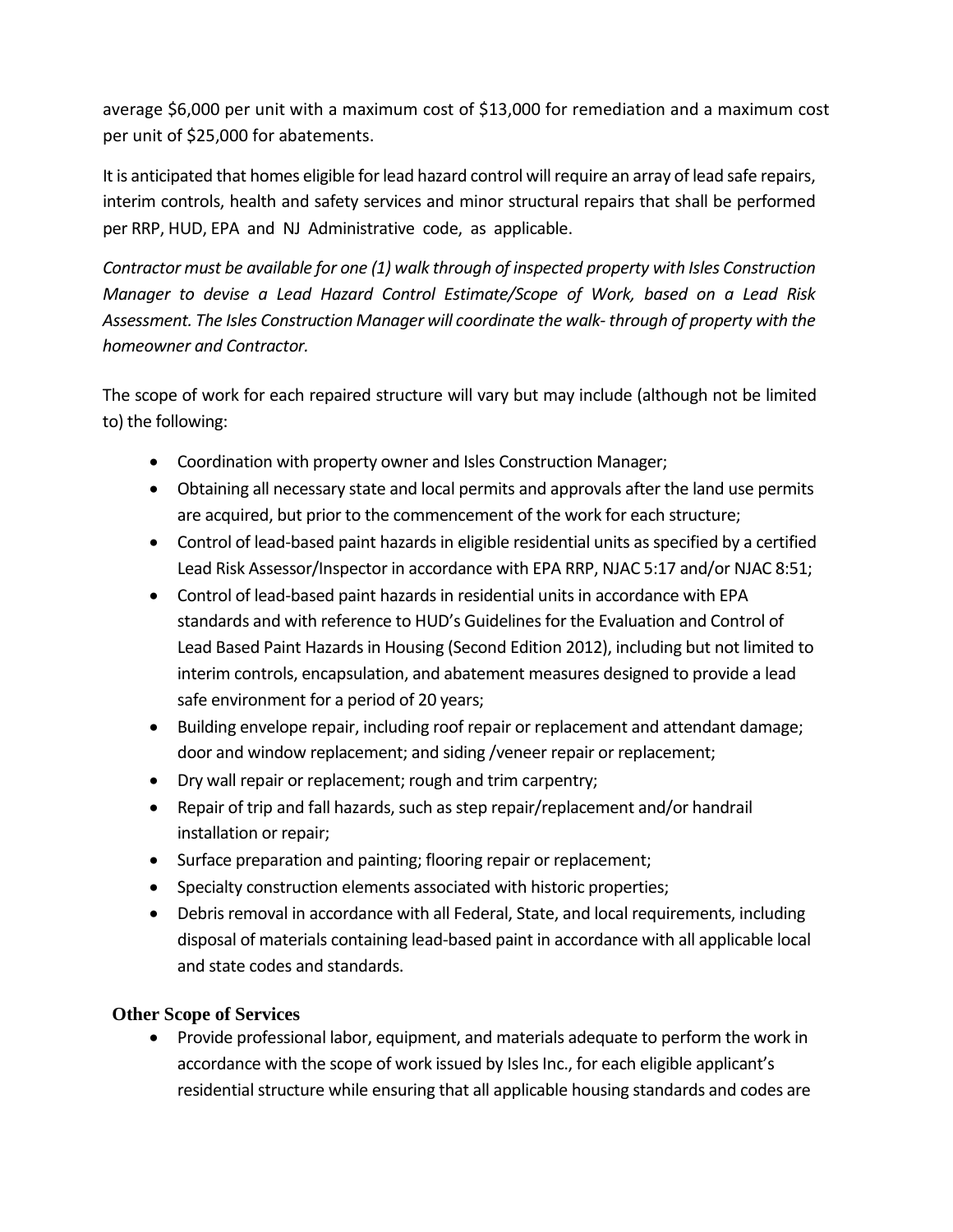met, specifically the New Jersey Code Construction Requirements;

- Comply with all State and Federal laws, regulations, and guidelines;
- Provide documentation and tracking of construction progress;
- Meet with individual property owners and Isles Construction Manager to review the scope of work to be performed, including establishing a work schedule acceptable to property owners and Construction Manager and to review work upon final inspection;
- Complete all work within agreed upon timeline.

The preceding list of responsibilities is not exclusive. Isles Inc., Lead Assistance Program Agencies and the successful respondent(s) may agree in writing to amend or augment the responsibilities set forth above.

## **2.1 LOCATIONS OF WORK**

Respondent(s) are not required to provide services in ALL locations but must be able provide services *in at least one of the target locations* and will have the opportunity to designate their preferred areas of work. Most NJ counties will be covered by this program. The selected Respondent(s) shall be bound to specific terms and conditions of the signed contract with Lead Assistance Agencies. Contracts will be issued within 21 working days of the RFQ submission date. Work is scheduled to begin immediately after contract signing.

## **3.0 MINIMUM QUALIFICATIONS**

Respondents must meet the minimum qualifications listed below. Furthermore, Solicitation Responses that appear unrealistic in terms of technical commitment, that show a lack of technical competence, or that indicate a failure to comprehend the risk and complexity of a potential contract may be rejected.

## **Respondents MUST:**

- have been in business for a minimum of 2 years, or the principals/owners must have had senior level experience in a previous company that provided residential construction services;
- be financially solvent and adequately capitalized;
- must hold a current business registration issued by the State of New Jersey;
- at a minimum, be an EPA certified lead renovation firm and have at least one certified lead renovator (or Lead Supervisor) on the job at all times; For Contractors who wish to work on lead abatement jobs all workers must have their Lead Worker certification issued by the State of NJ. (However, training of workers can be provided free of charge by Isles, Inc.);
- carry the minimum \$1 million liability insurance/\$2 million Aggregate, worker's compensation insurance and *recommended supplemental pollution insurance* (See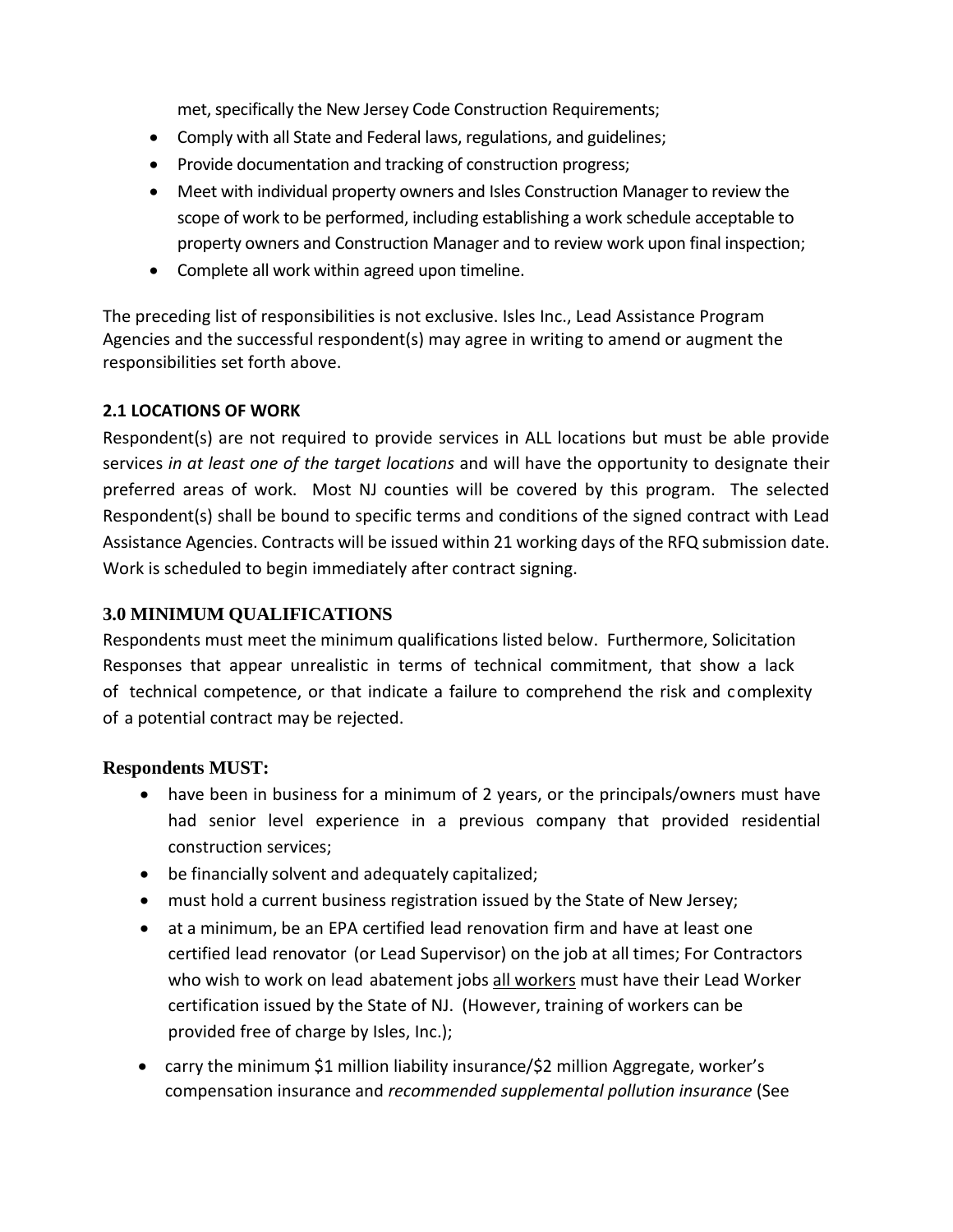Appendix C – Insurance Coverages);

- have current NJ Contractor's License in good standing;
- have a demonstrated ability to commit to residential lead-safe rehabilitation and reconstruction, and to carry such projects to completion within the time frame allotted by the Agency Construction Manager (generally 3-7 days);
- have the demonstrated equipment, understanding, organization and ability to perform lead-based paint hazard control, health and safety projects related to the rehabilitation of residential properties;
- have demonstrated experience in managing and completing projects of a similar type, size, and complexity.
- Have a positive work history and referrals from past lead remediation work.

## **A lack of any of these requirements will cause the proposal to be deemed "unqualified".**

## **OTHER REQUIREMENTS**

- Respondent should indicate that they meet each of the following requirements by providing documentation and/or specific proof of experience and qualifications to carry out each task (*See Checklist*);
- Respondent(s) shall commit to make a demonstrated effort to provide subcontract opportunities to locally owned businesses, minority and women-owned businesses enterprises, and low- income residents in the program area.

## **Lead-based paint experience, positive references and knowledge of HUD/EPA, NJAC 5:17 and RRP guidelines are factors that will be considered in the award.**

## **4.0 VERIFICATION OF MINIMUM QUALIFICATIONS**

Contractors shall specify the name(s) and experience of each person who would perform the items identified in the scope of services, herein. Contractors shall provide evidence and/or documentation of all required Certifications for each individual performing requested services.

## **5.0 RFQ SUBMISSION REQUIREMENTS**

**RFQ released:** Wednesday, October 20, 2021

## **RFQ Informational Meeting**

Topic: Lead Contractor Informational Meeting Time: Tuesday, October 26th, 2021 at 12:00 PM Eastern Time (US and Canada)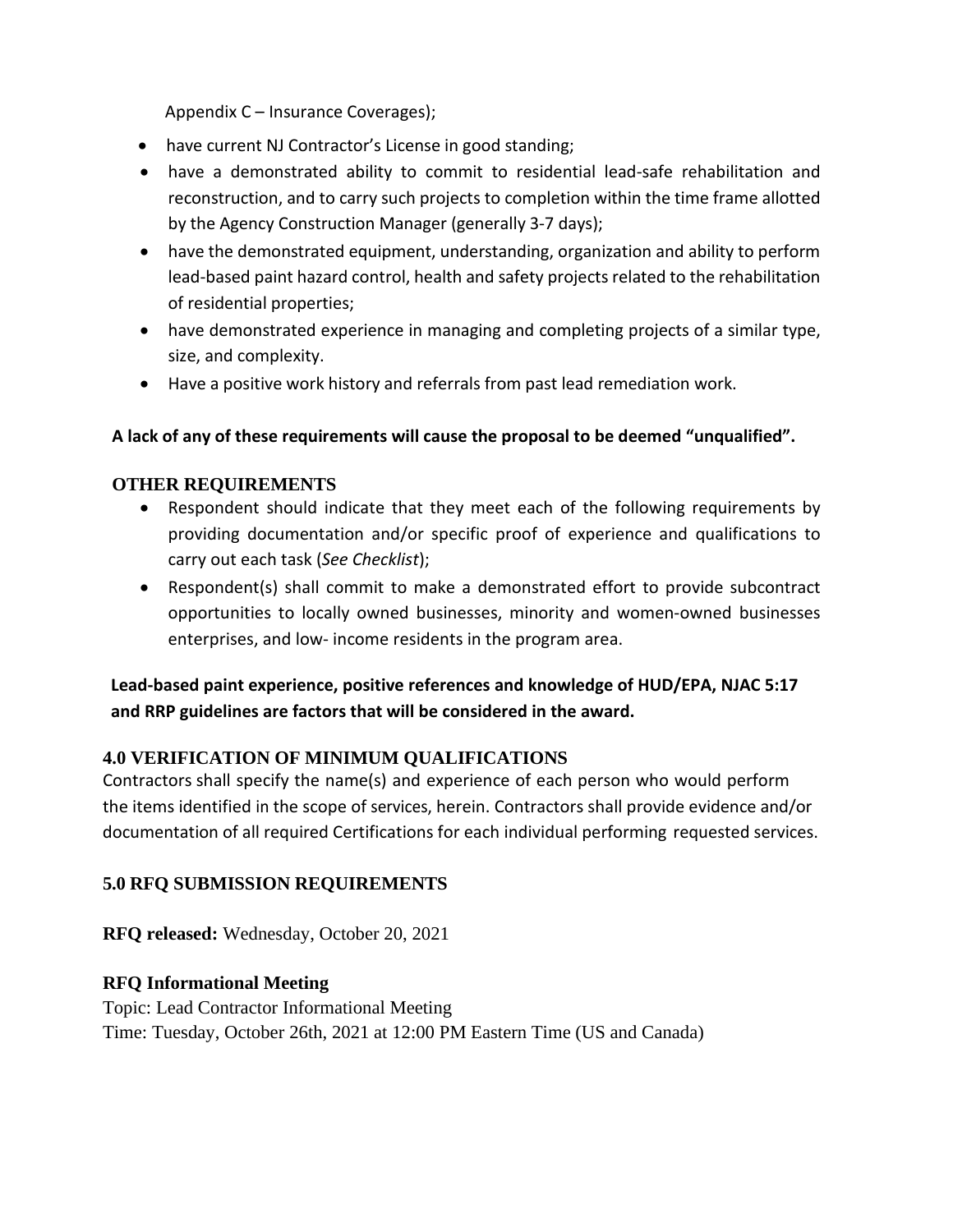**Join Zoom Meeting** <https://us06web.zoom.us/j/89964208655> **Meeting ID:** 899 6420 8655 **One tap mobile** +19292056099,,89964208655# US (New York)

**Submission Closing Date:** Friday, November 5<sup>th</sup> is the first Application Opening. After that Qualified Proposals will be accepted on a Rolling Basis through the end of the grant period.

**Application Opening**: Friday, November 5, 2021

All questions or requests for additional information shall be directed to by email to: [leadcontractor@isles.org.](mailto:leadcontractor@isles.org.) 

RFQ proposal packets can be obtained in person at 1 N. Johnston Ave, Hamilton, NJ 08609, or can be requested by email [leadcontractor@isles.org.](mailto:leadcontractor@isles.org) **Email applications are preferred.**

Bids can be submitted by mail, email or can be delivered in person. **NOTE:** *Email submissions must be delivered in a single .pdf. All application and other requested items must be combined into a single .pdf document.* Multiple attachments or other file formats (Word docs, etc.) **will not be accepted.**

Whether the RFQ is sent by mail, email or commercial express service, the Contractor shall be responsible for the actual delivery of the RFQ to Isles. One original of your RFQ response should be submitted.

Hard copies of RFQs must be submitted in a sealed envelope/package. Envelope/package shall be addressed to **Isles Inc. Attn: Peter W. Rose, 10 Wood St., Trenton NJ 08618**, *OR* **Isles Inc, Attn: Peter W. Rose, 1 N. Johnston Ave, Hamilton, NJ 08609** and the following clearly printed on the outside:

- your company name,
- STATEWIDE LEAD CONTRACTOR RFQ

**Email submissions** should be submitted to [leadcontractor@isles.org](mailto:leadcontractor@isles.org) and MUST HAVE: STATEWIDE LEAD CONTRACTOR RFQ in the subject line. *EMAIL APPLICATIONS ARE PREFERRED.*

## **6.0 APPLICATON AND REQUIRED DOCUMENTS FOR SUBMISSION**

Failure to provide any of the information or documentation requested below will result in the RFQ submission being deemed non-responsive and therefore unqualified for this contract. Isles reserves the right to reject all submissions, in whole or in part, to waive technicalities and to make award as deemed to be in the best interest of Isles Inc. Isles does not discriminate on the basis of disability in the admission or access to its services or activities.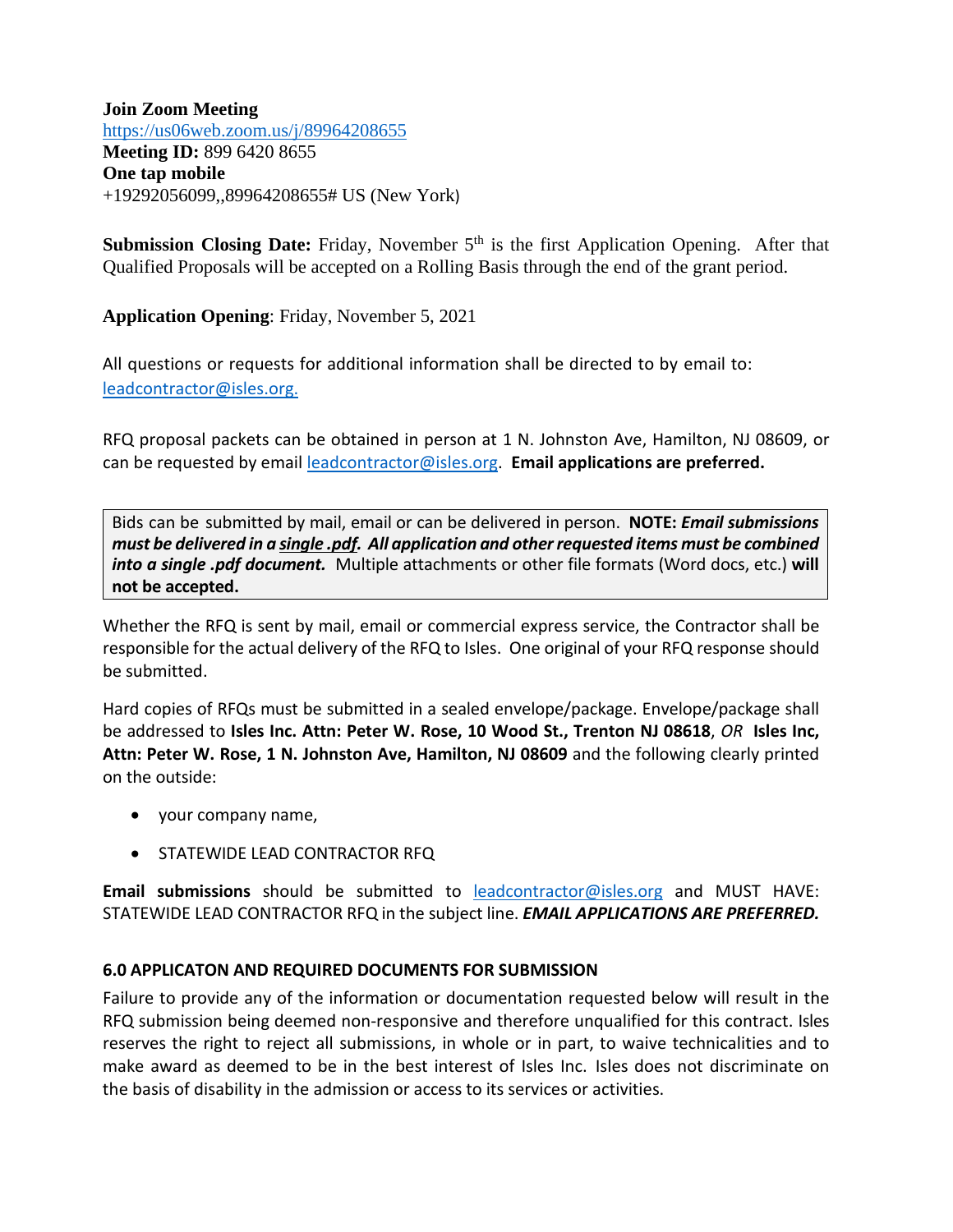#### **The following current/valid documents (copies) should be submitted as Contractor's RFQ response (in this order):**

- 1. RFQ Application Form
- 2. Contractor Information Form
- 3. Certification Regarding Debarment and Suspension
- 4. Responsible Contractor Certification
- 5. Non-Collusion Affidavit of Prime Bidder (Must be notarized)
- 6. Contractor Registration Application
- 7. Affirmative Action Affidavit (Must be notarized)
- 8. NJ Business License
- 9. NJ Contractor's License
- 10. EPA Lead Renovation Firm Certification and any other professional lead certs.
- 11. Certificates of Insurance (liability and workers comp) [See Appendix C]
- 12. MBE or WBE certification (if applicable)
- 13. References

In the event the Bidder is a corporation or a partnership, a statement must be submitted setting forth the names and addresses of all stockholders in the corporation or partnership, who owns ten percent (10%) of greater interest therein as the case may be. Each bid must be accompanied by a certification by the Bidder regarding Equal Opportunity Employment Practice and a Non-Collusive Affidavit and Statement of Compliance with the bidding requirements.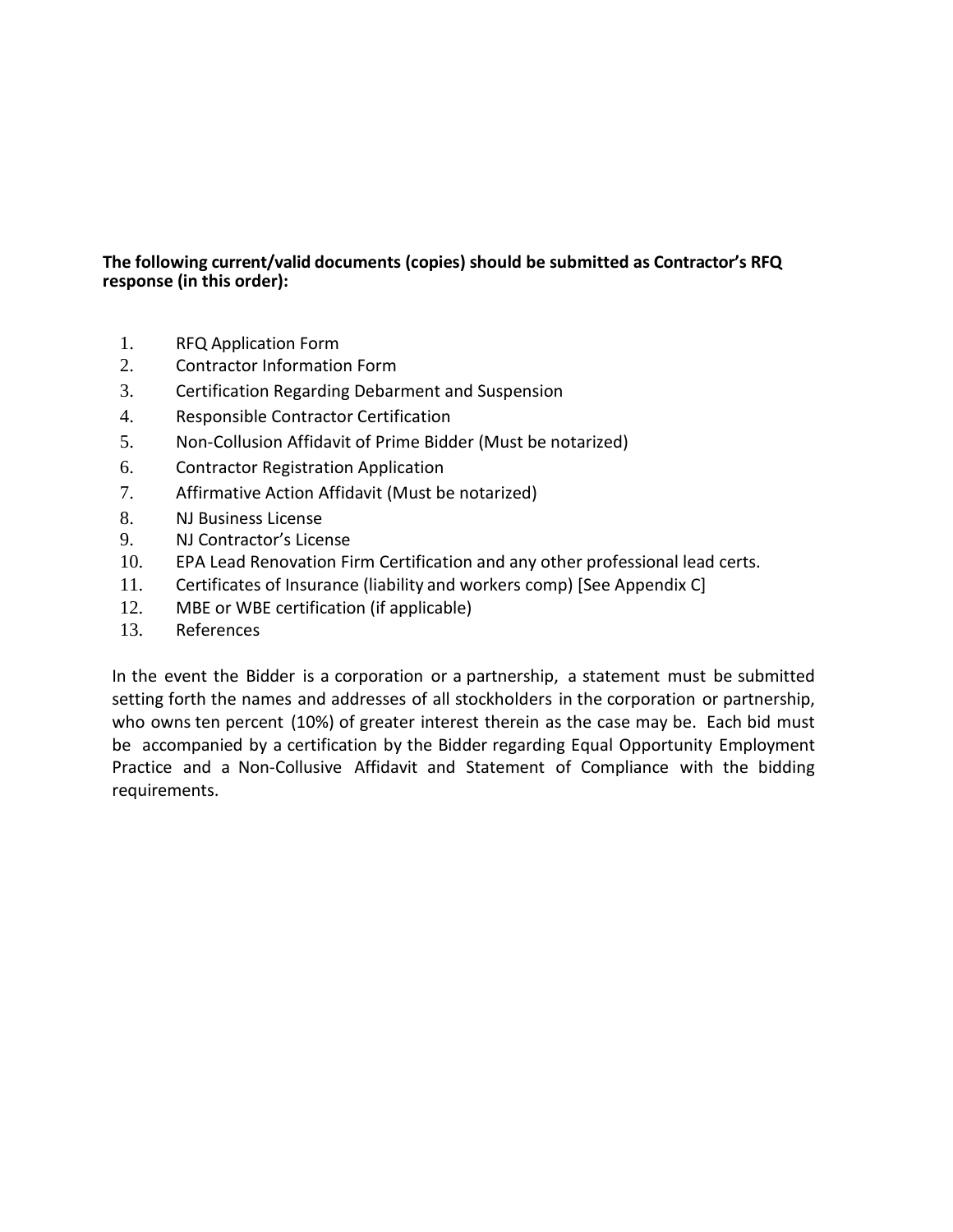#### **RFQ APPLICATION FORM LEAD HAZARD CONTROL CONTRACTOR**

|                                                                                                                                                                                                                                                                                                                                            | Company Name: Company Name:                                                                                                                                                                                                    |
|--------------------------------------------------------------------------------------------------------------------------------------------------------------------------------------------------------------------------------------------------------------------------------------------------------------------------------------------|--------------------------------------------------------------------------------------------------------------------------------------------------------------------------------------------------------------------------------|
|                                                                                                                                                                                                                                                                                                                                            | Address: Note that the contract of the contract of the contract of the contract of the contract of the contract of the contract of the contract of the contract of the contract of the contract of the contract of the contrac |
|                                                                                                                                                                                                                                                                                                                                            | Business Phone: Cell Phone:                                                                                                                                                                                                    |
|                                                                                                                                                                                                                                                                                                                                            |                                                                                                                                                                                                                                |
| <b>ITEMS IN SCOPE OF SERVICES:</b>                                                                                                                                                                                                                                                                                                         | NAME(S) AND EXPERIENCE OF PERSONS/ORGANIZATIONS WHO WOULD PERFORM                                                                                                                                                              |
| <b>Name</b>                                                                                                                                                                                                                                                                                                                                | <b>Experience/Certification</b>                                                                                                                                                                                                |
| <u> Alexandro de la contrada de la contrada de la contrada de la contrada de la contrada de la contrada de la co</u>                                                                                                                                                                                                                       | the control of the control of the control of the control of the control of the control of the control of the control of the control of the control of the control of the control of the control of the control of the control  |
| the control of the control of the control of the control of the control of the control of                                                                                                                                                                                                                                                  | the control of the control of the control of the control of the control of the control of the control of the control of the control of the control of the control of the control of the control of the control of the control  |
| <u> 1989 - Johann Barbara, martin amerikan basar dan basa dan basa dan basa dalam basa dalam basa dalam basa dala</u><br><u> 1989 - Johann John Stein, mars an deutscher Stein und der Stein und der Stein und der Stein und der Stein un</u><br>the control of the control of the control of the control of the control of the control of |                                                                                                                                                                                                                                |
| <b>General Information</b>                                                                                                                                                                                                                                                                                                                 | Federal I.D.#: If not incorporated, Social Security #:                                                                                                                                                                         |
|                                                                                                                                                                                                                                                                                                                                            |                                                                                                                                                                                                                                |
|                                                                                                                                                                                                                                                                                                                                            | Contractor Registration #: Expiration Date:                                                                                                                                                                                    |
| If your answer is "YES", please submit a copy of certification.                                                                                                                                                                                                                                                                            | Are you registered with a minority/women's business enterprise program? Yes No                                                                                                                                                 |
| When was your firm established? (Month/Year):                                                                                                                                                                                                                                                                                              |                                                                                                                                                                                                                                |
| $\Box$ no<br>$\Box$ yes                                                                                                                                                                                                                                                                                                                    | Has your firm had experience with HUD funded projects or other lead remediation projects?                                                                                                                                      |
|                                                                                                                                                                                                                                                                                                                                            | If yes, please attach a list of HUD or other lead remediation projects your firm has worked on.                                                                                                                                |
| <b>RFQ</b> Schedule.                                                                                                                                                                                                                                                                                                                       | Signature/Date of Authorized Contractor Official Submitting this RFQ Response and this                                                                                                                                         |

Signature Date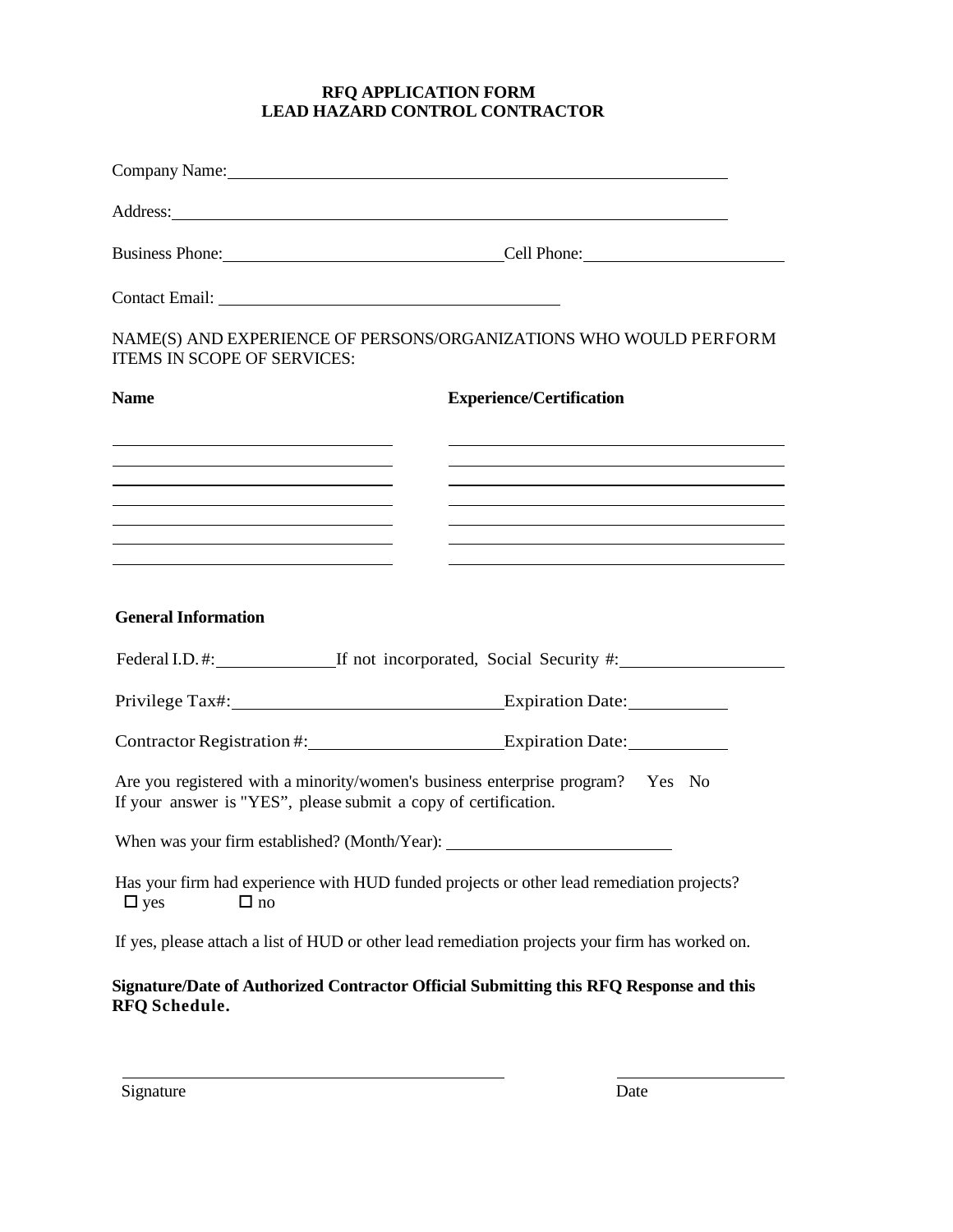## **REFERENCES**

| Isles Inc. requests a minimum of three (3) references:                                                                                                                                                                         |                                                                                                                                                                                                                                      |  |
|--------------------------------------------------------------------------------------------------------------------------------------------------------------------------------------------------------------------------------|--------------------------------------------------------------------------------------------------------------------------------------------------------------------------------------------------------------------------------------|--|
|                                                                                                                                                                                                                                |                                                                                                                                                                                                                                      |  |
|                                                                                                                                                                                                                                |                                                                                                                                                                                                                                      |  |
| <b>Brief Description of Project:</b>                                                                                                                                                                                           |                                                                                                                                                                                                                                      |  |
|                                                                                                                                                                                                                                | ,我们也不会有什么。""我们的人,我们也不会有什么?""我们的人,我们也不会有什么?""我们的人,我们也不会有什么?""我们的人,我们也不会有什么?""我们的人<br>,我们也不能在这里的时候,我们也不能在这里的时候,我们也不能不能不能会不能会不能会不能会不能会不能会不能会不能会不能会。<br>第2012章 我们的时候,我们的时候,我们的时候,我们的时候,我们的时候,我们的时候,我们的时候,我们的时候,我们的时候,我们的时候,我们的时候,我们的时候,我 |  |
| Phone:                                                                                                                                                                                                                         | <b>Completion Date:</b>                                                                                                                                                                                                              |  |
|                                                                                                                                                                                                                                |                                                                                                                                                                                                                                      |  |
| Contact Person: 2008 and 2008 and 2008 and 2008 and 2008 and 2008 and 2008 and 2008 and 2008 and 2008 and 2008 and 2008 and 2008 and 2008 and 2008 and 2008 and 2008 and 2008 and 2008 and 2008 and 2008 and 2008 and 2008 and |                                                                                                                                                                                                                                      |  |
| <b>Brief Description of Project:</b>                                                                                                                                                                                           |                                                                                                                                                                                                                                      |  |
|                                                                                                                                                                                                                                |                                                                                                                                                                                                                                      |  |
| Phone: 2008                                                                                                                                                                                                                    | Completion Date:                                                                                                                                                                                                                     |  |
|                                                                                                                                                                                                                                | 3. Company/Job Name:                                                                                                                                                                                                                 |  |
| Contact Person:                                                                                                                                                                                                                |                                                                                                                                                                                                                                      |  |
| <b>Brief Description of Project:</b>                                                                                                                                                                                           |                                                                                                                                                                                                                                      |  |
|                                                                                                                                                                                                                                |                                                                                                                                                                                                                                      |  |
| Phone:                                                                                                                                                                                                                         | <b>Completion Date:</b>                                                                                                                                                                                                              |  |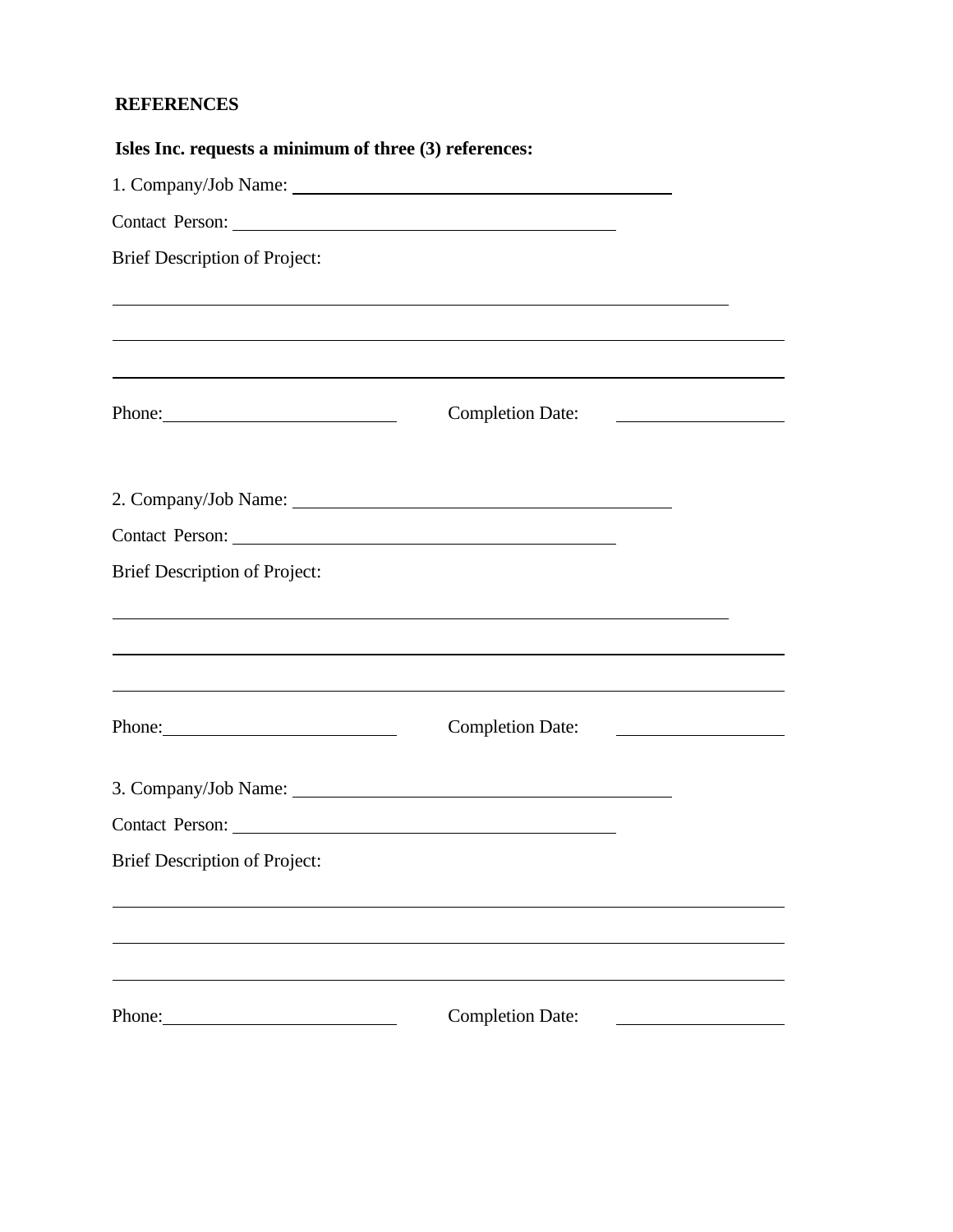#### **Contractor Information Form**

## THE UNDERSIGNED CONTRACTOR CERTIFIES THAT ALL INFORMATION GIVEN HEREIN IS SUBSTANTIALLY CORRECT AND FURTHER AGREES:

Contractor License Class and bond are current, and the undersigned contractor agrees to maintain in current status all licenses and bonds as required by the contracting agency.

That the work be performed in accordance with the property requirement standards.

That if the work performed by the contractor is found to be unsatisfactory by the administering agency or if contract relations between the contractor, homeowner or other parties are found to be unsatisfactory, that the administering agency may remove the contractor's name from the approved list, with such accompanying publicity as it deems necessary.

The contractor will abide by the federal regulations pertaining to equal employment opportunity.

That the work will be done in conformance with all appliance codes and zoning regulations.

| Contractor's Signature: |  |
|-------------------------|--|
|                         |  |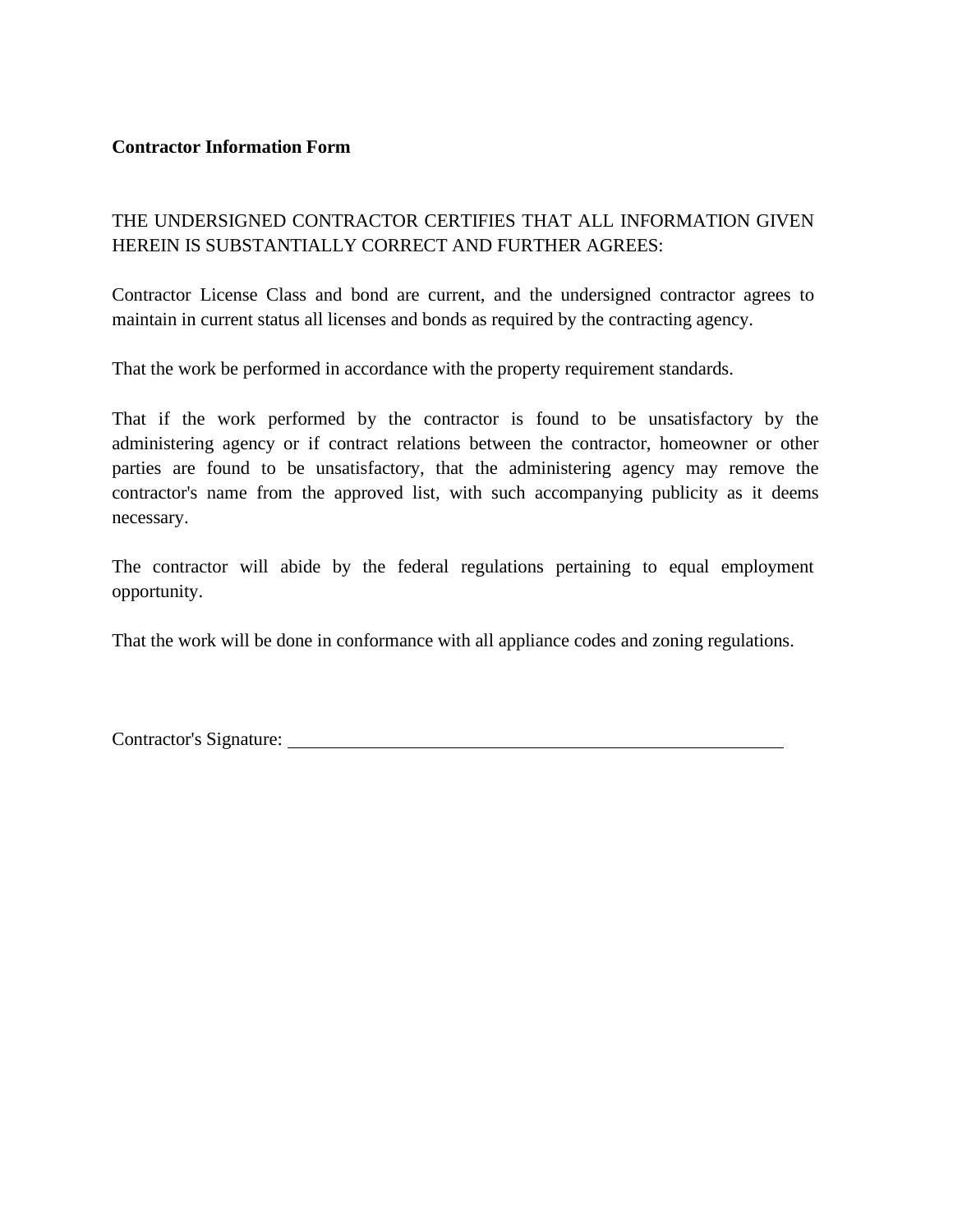#### **Certification Regarding Debarment and Suspension**

#### **COMPANY NAME:**

This certification is required by the regulations implementing Executive Order 12549, Debarment and Suspension, 29 CFR Part 98, Section 98.510, Participants' responsibilities. The regulations were published as Part VII of the May 26, 1988, Federal Register (pages 19160- 19211).

#### **(Before Signing Certification, Read Attached Instruction)**

- 1. The prospective contractor certifies to the best of its knowledge and belief, that it and its principals:
	- a. Are not presently debarred, suspended, proposed for debarment, declared ineligible, or voluntarily excluded from covered transactions by any Federal department or agency;
	- b. Have not within a three-year period preceding this proposal been convicted of or had a civil judgment rendered against them for commission of fraud or criminal offense in connection with obtaining, attempting to obtain, or performing a public (Federal, State, or local) transaction or contract under a public transaction; violation of Federal or State antitrust statutes or commission of embezzlement, theft, forgery, bribery, falsification or destruction of records, making false statements, or receiving stolen property;
	- c. Are not presently indicted for or otherwise criminally or civilly charged by a Government entity (Federal, State, or local) with commission of any of the offense enumerated in paragraph (l)(b) of this certification; and
	- d. Have not within a three-year period preceding this application/proposal had one or more public transactions (Federal, State, or local) terminated for cause or default.
	- e. Where the prospective primary participant is unable to certify to any of the statements in this certification, such prospective participant shall attach an explanation to this proposal.

#### **NAME AND TITLE OF AUTHORIZED REPRESENTATIVE**

**Name (Printed) Title**

**Signature**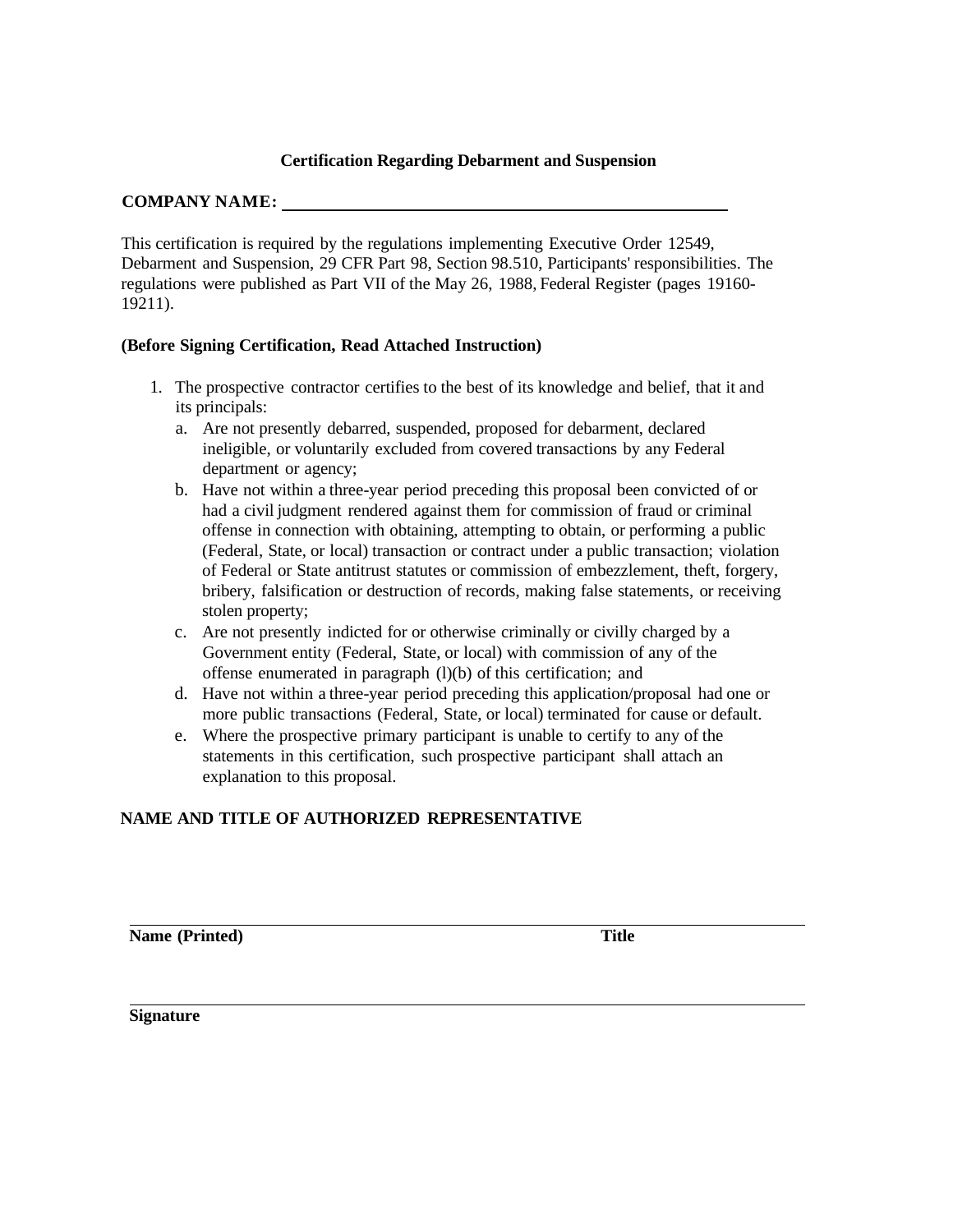

# Self-Reliant Communities Lead-Safe Home Remediation Pilot Grant Program

## **Responsible Contractor Certification**

I \_\_\_\_\_\_\_\_\_\_\_\_\_\_\_\_\_\_\_\_\_\_\_\_\_\_\_\_\_\_\_ certify that I am knowledgeable of requirements to bid on a project funded through the Lead-Safe Home Remediation Pilot Grant Program.

After reading and understanding, please initial each line: Failure to submit attachments will deem application incomplete – Include attachments where applicable.

| Bidder possesses appropriate business and contracting licensing (New<br>Jersey Home Improvement Contractors' Registration), insurance and<br>bonding. Copies attached.                                                                                                  |  |
|-------------------------------------------------------------------------------------------------------------------------------------------------------------------------------------------------------------------------------------------------------------------------|--|
| Bidder agrees to perform all work through utilization of individuals properly<br>classified as employees, rather than independent contractors (except where<br>subcontracting to a subcontractor).                                                                      |  |
| Bidder has had no more than six governmental determinations of a violation<br>of federal, state, or local laws relating to public safety, workplace safety or<br>employment in the past three years. (Attach a description of each such<br>violation and a resolution). |  |
| Bidder has not been disbarred from any public contract (federal, state, or<br>local).                                                                                                                                                                                   |  |
| Bidder has successfully completed a job of this size and this type or a<br>similar type of work in the past five years with a satisfactory record of on-<br>time performance. (Attach documentation).                                                                   |  |
| Bidder will require all employees on Lead-Safe Pilot Program work to<br>complete at least 10 hours of OSHA safety training.                                                                                                                                             |  |
| Bidder will comply with any applicable local hiring or first source policy.                                                                                                                                                                                             |  |
| Name:<br>Date:                                                                                                                                                                                                                                                          |  |

Title: \_\_\_\_\_\_\_\_\_\_\_\_\_\_\_\_\_\_\_\_\_\_\_\_\_\_\_\_\_\_\_\_\_\_\_\_\_\_\_\_\_\_\_\_\_\_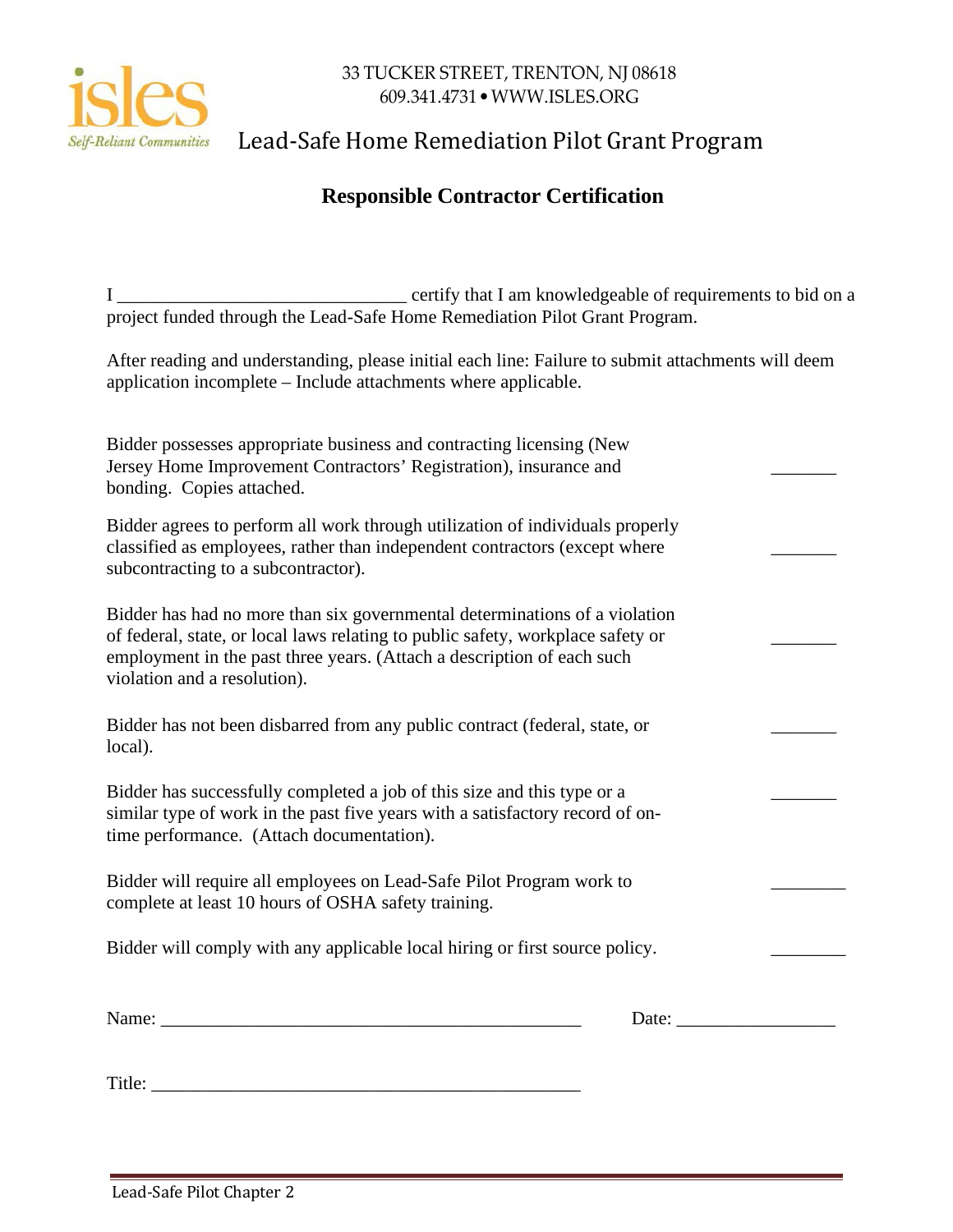

# Lead-Safe Home Remediation Pilot Grant Program

## **Non-Collusion Affidavit of Prime Bidder**

State of New Jersey

County

(County of Residence)

, being first duly sworn, deposes and says

(Name of person completing form)

that:

1. I am the (owner, partner, officer, representative or agency) of

, the Bidder

(Name of Firm/Agency/Corporation submitting Bid, circle one choice) that has submitted the attached Bid.

- 2. Neither the said bidder nor any of its officers, partners, owners, agents, representatives, employees or parties interest, has in any way colluded, conspired, connived or agreed, directly or indirectly, with any other Bidder, firm or person to submit a collusive or sham Bid in connection with the Contract for which the attached Bid has been submitted or to refrain from bidding in connection with such Contract, or has in any manner, directly or indirectly, sought by agreement or collusion conference with any other Bidder, firm or person to fix the price or prices in the attached Bid or that of any other Bidder, or, to fix any overhead, profit or cost element of the Bid price or the Bid price of any other Bidder, or to secure through any collusion, conspiracy, connivance or unlawful agreement any advantage against Isles Inc. in the proposed Contract; and and
- 3. I am fully informed respecting the preparation and contents of the attached Bid and of all pertinent circumstances respecting such Bid;
- 4. Such Bid is genuine and is not a collusive or sham Bid;
- 5. The price or prices quoted in the attached Bid are fair and proper and are not tainted by any collusion, conspiracy, connivance, or unlawful agreement on the part of the Bidder or any of its agents, representatives, owners, employees, or parties of interest.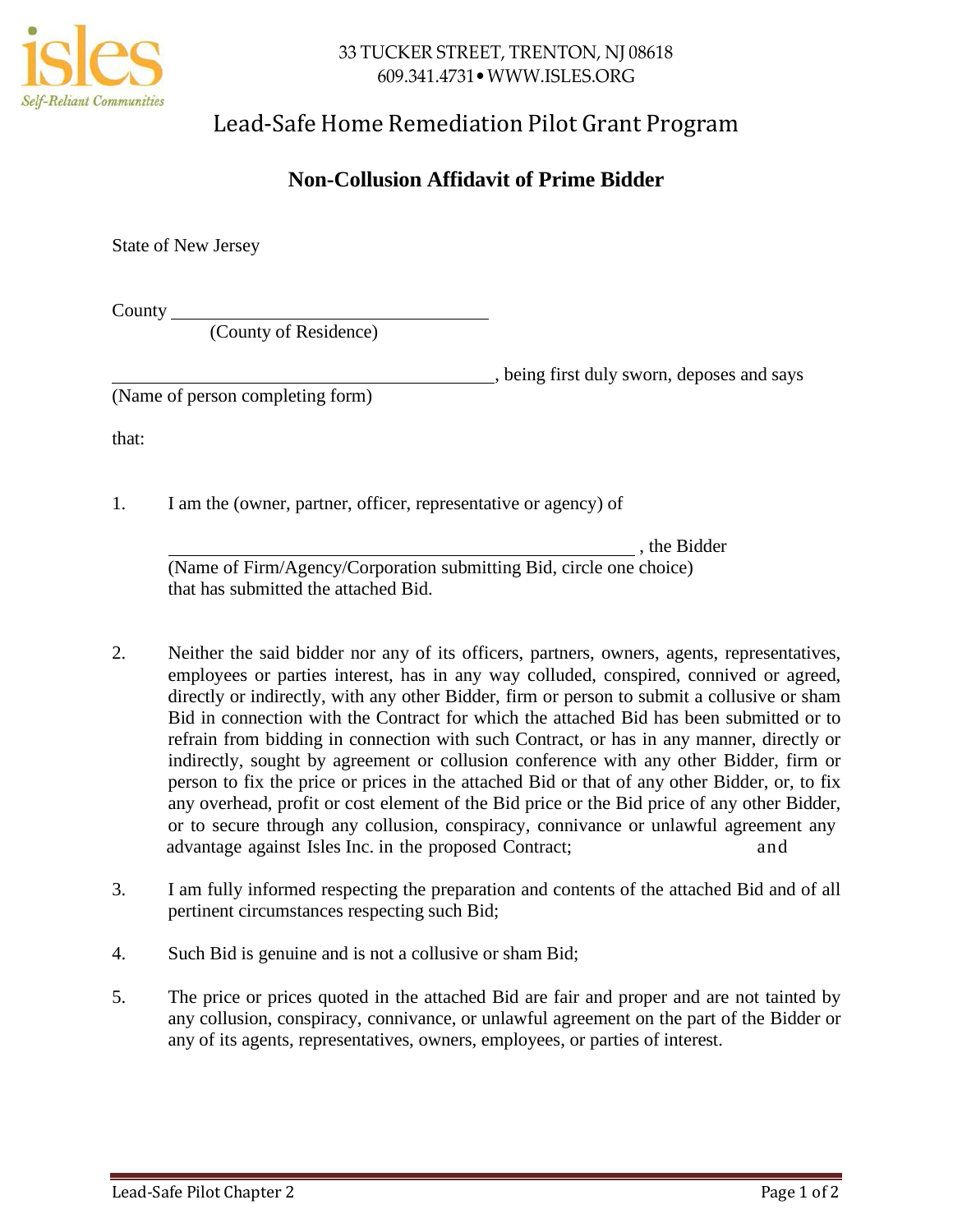

# Lead-Safe Home Remediation Pilot Grant Program

*(Signature - Bidder Representative)*

(Title)

SEAL

Subscribed and sworn before me

This  $\frac{day}{(day)}$ 

 $(month)$ 

(year)

*(Signature of Witness)*

(Name of Witness)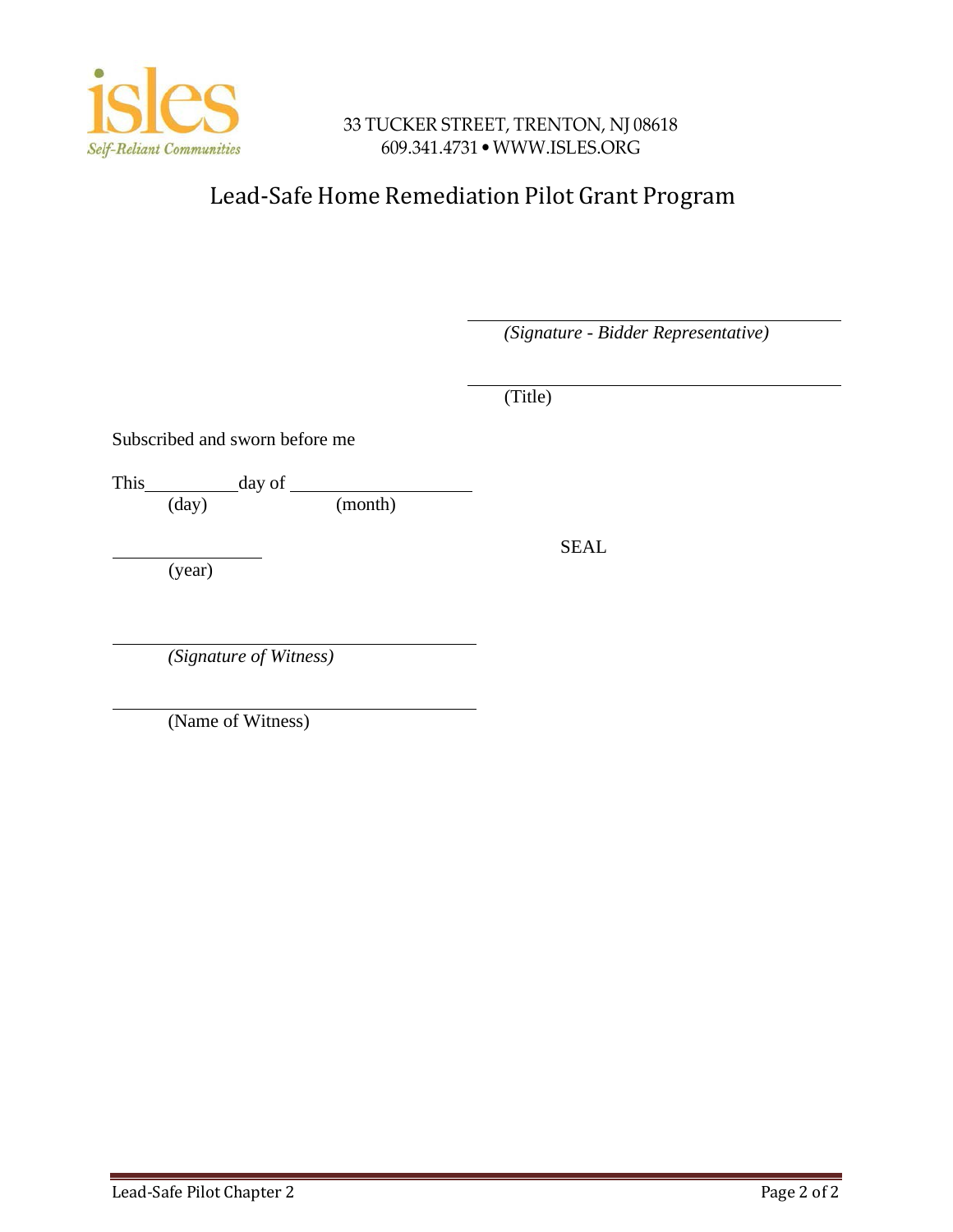

# Lead-Safe Home Remediation Pilot Grant Program

# **Contractor Registration Application**

| 1. Firm Being Registered:           |  |
|-------------------------------------|--|
|                                     |  |
|                                     |  |
|                                     |  |
| Type of Work Performed:<br><u> </u> |  |
|                                     |  |

2. Names, Addresses and years of construction experience of all owners, partners and principal stockholders of the construction firm.

| <b>Name</b>       | <b>Address</b> | Experience                                                          | Years                       |
|-------------------|----------------|---------------------------------------------------------------------|-----------------------------|
|                   |                |                                                                     |                             |
|                   |                |                                                                     |                             |
|                   |                |                                                                     |                             |
|                   |                |                                                                     |                             |
|                   |                |                                                                     |                             |
|                   |                | 3. Other contracting firm names which the principals have operated. |                             |
| <b>First Name</b> |                | <b>Address</b>                                                      | <b>Associated Principal</b> |
|                   |                |                                                                     |                             |
|                   |                |                                                                     |                             |
|                   |                |                                                                     |                             |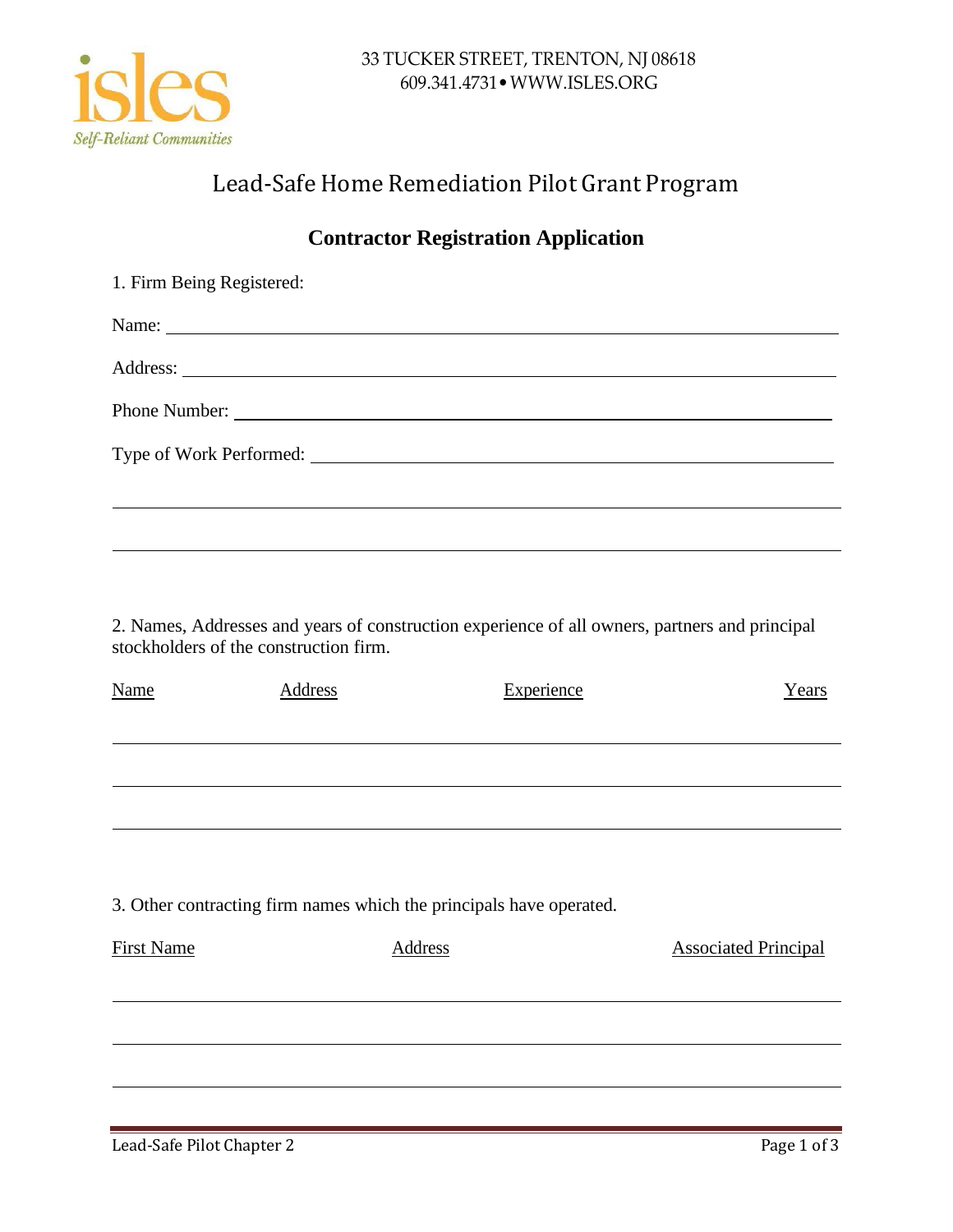

# Lead-Safe Home Remediation Pilot Grant Program

| <b>4. Business References:</b> |                        |                                                           |
|--------------------------------|------------------------|-----------------------------------------------------------|
| <b>BANKS</b>                   |                        |                                                           |
| <b>Name</b>                    | <b>Address</b>         | <b>Type of Account</b>                                    |
|                                |                        |                                                           |
| <b>SUPPLIERS</b>               |                        |                                                           |
| <b>Name</b>                    | <b>Address</b>         | <b>Telephone Number</b>                                   |
|                                |                        |                                                           |
| <b>SUBCONTRACTORS</b>          |                        |                                                           |
| <b>Name</b>                    | Address                | <b>Telephone Number</b>                                   |
|                                |                        |                                                           |
| 5. Recent Customers:           | experience references) | (Include all previous Lead-Safe Pilot Program-funded work |
| <b>Name</b>                    | <b>Address</b>         | Date(s) Service Provided                                  |
|                                |                        |                                                           |
|                                |                        |                                                           |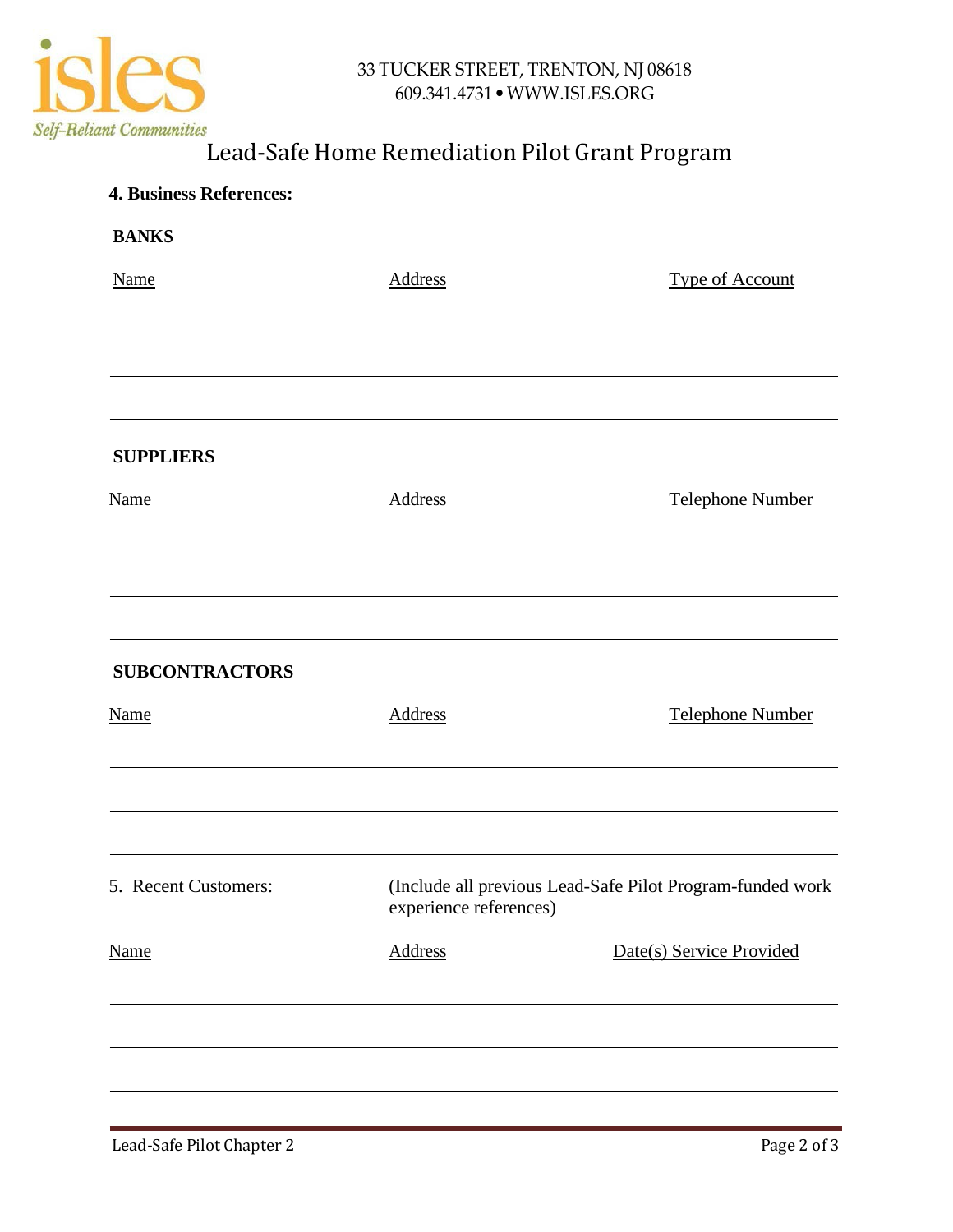

# Lead-Safe Home Remediation Pilot Grant Program

| 6. Please list any current contracts with other Agencies and Contract Expiration |                                 |                         |
|----------------------------------------------------------------------------------|---------------------------------|-------------------------|
| Date: Name                                                                       |                                 | <b>Expiration Date</b>  |
|                                                                                  |                                 |                         |
|                                                                                  |                                 |                         |
|                                                                                  |                                 |                         |
| 7. Insurance:                                                                    | (Attach Insurance Certificates) |                         |
| <b>Insurance Company</b>                                                         | <u>Agency</u>                   | <b>Type of Coverage</b> |
|                                                                                  |                                 |                         |
|                                                                                  |                                 |                         |
|                                                                                  |                                 |                         |
|                                                                                  |                                 |                         |

*Authorized Signature*

Title

Date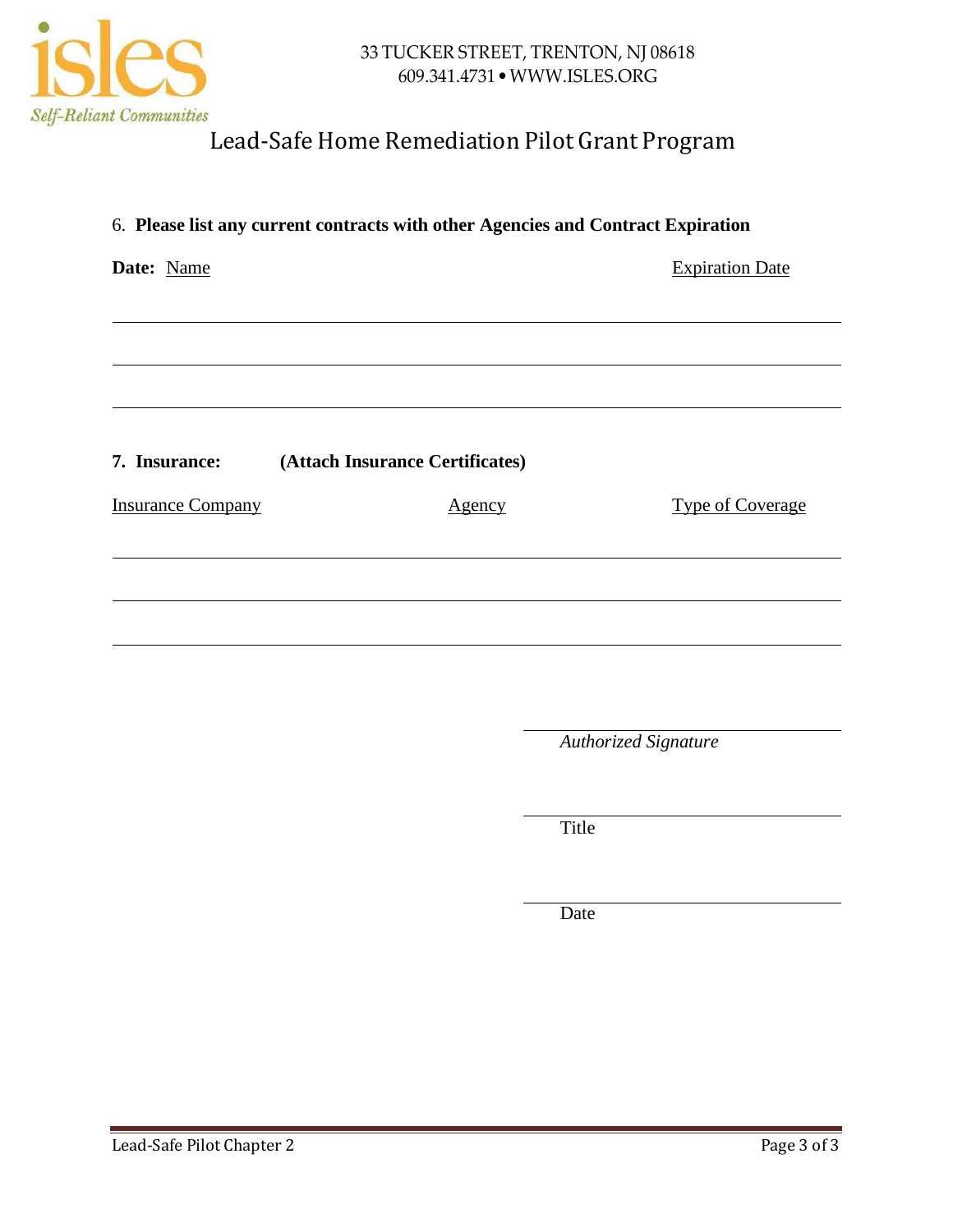

# Lead-Safe Home Remediation Pilot Grant Program

## **Affirmative Action Affidavit**

State of New Jersey

County of

(Your County)

| of full age, being duly sworn according to law on my oath depose and say that:                                                                                                                                                                                                                                                             |                                                                                                                                                                                                   |
|--------------------------------------------------------------------------------------------------------------------------------------------------------------------------------------------------------------------------------------------------------------------------------------------------------------------------------------------|---------------------------------------------------------------------------------------------------------------------------------------------------------------------------------------------------|
| I am (owner, partner, officer, representative or agent) of the firm of<br>(circle one)                                                                                                                                                                                                                                                     |                                                                                                                                                                                                   |
| (Name of Firm/Agency/Corporation)                                                                                                                                                                                                                                                                                                          | the bidder making the proposal for the lead-safe                                                                                                                                                  |
| (Name of Project or Bid Package #)                                                                                                                                                                                                                                                                                                         |                                                                                                                                                                                                   |
| authority to do so; that said bidder hereby affirms that the bidder will abide by all terms of the                                                                                                                                                                                                                                         |                                                                                                                                                                                                   |
| full knowledge that                                                                                                                                                                                                                                                                                                                        | "Affirmative Action Law", P.L., 1975, c. 127, as set forth in the specifications; and that all<br>statements contained in said proposal and in this Affidavit are true and correct, and made with |
| Isles Inc.                                                                                                                                                                                                                                                                                                                                 |                                                                                                                                                                                                   |
| $\mathbf{C}$ $\mathbf{I}$ $\mathbf{C}$ $\mathbf{D}$ $\mathbf{I}$ $\mathbf{D}$ $\mathbf{I}$ $\mathbf{D}$ $\mathbf{I}$ $\mathbf{I}$ $\mathbf{I}$ $\mathbf{I}$ $\mathbf{I}$ $\mathbf{I}$ $\mathbf{I}$ $\mathbf{I}$ $\mathbf{I}$ $\mathbf{I}$ $\mathbf{I}$ $\mathbf{I}$ $\mathbf{I}$ $\mathbf{I}$ $\mathbf{I}$ $\mathbf{I}$ $\mathbf{$<br>(TT) |                                                                                                                                                                                                   |

(Name of Lead-Safe Pilot Program Agency)

relies upon the truth of the statements contained in this Affidavit in awarding the Contract for the said project.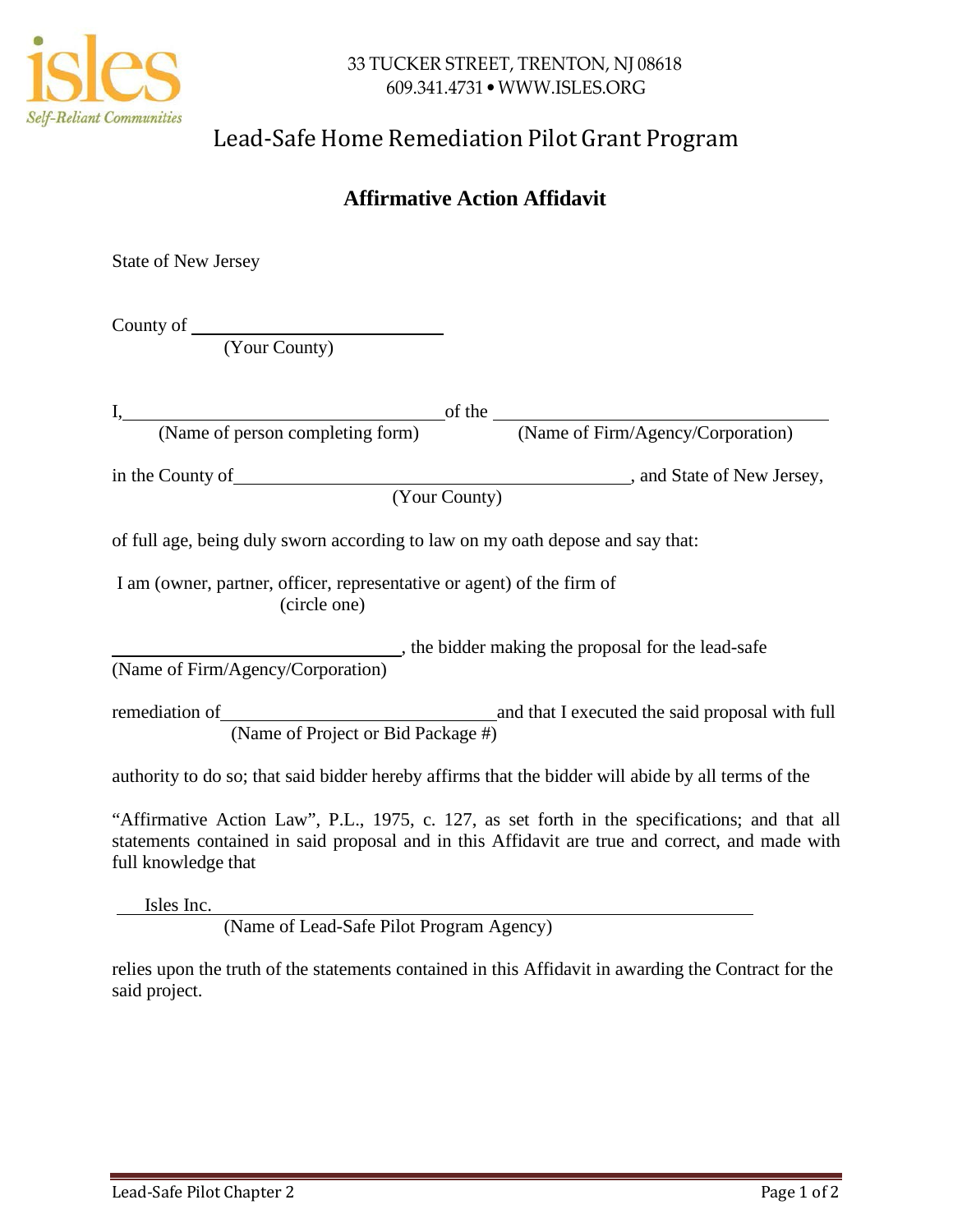

# Lead-Safe Home Remediation Pilot Grant Program

# **Affirmative Action Affidavit (cont'd)**

*Signature*

Title

Name of Witness

*Signature of Witness*

Sworn and subscribed before

me this day of SEAL (day)

,

.

(month)

(year)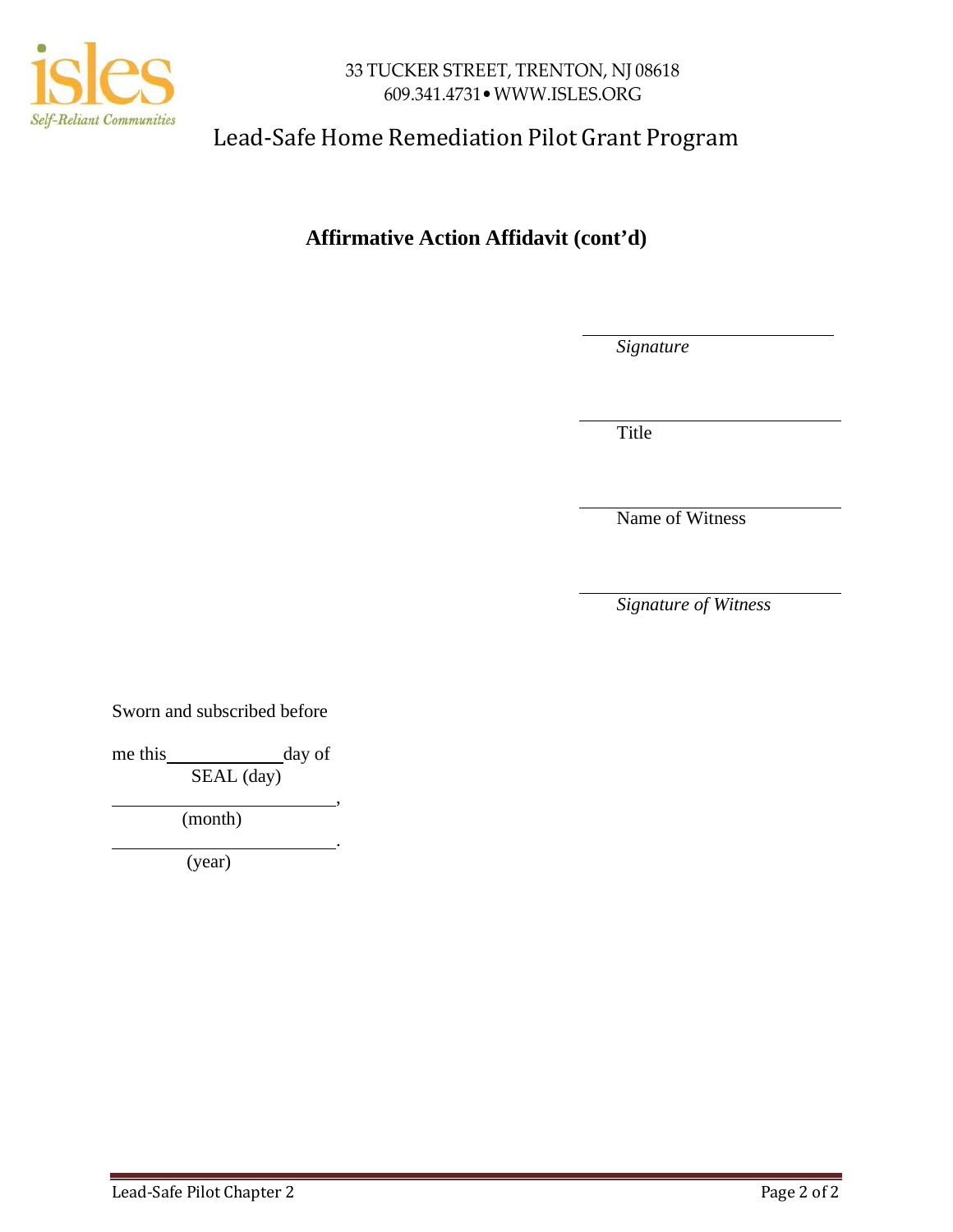## APPENDIX C

Insurance Requirements: Attached Certificates of Insurance must have these limits at a minimum in order to qualify for this RFQ and be current.

| <b>Type of Insurance</b>                         | Limits                                                                                                                                                                                                                          |
|--------------------------------------------------|---------------------------------------------------------------------------------------------------------------------------------------------------------------------------------------------------------------------------------|
| <b>General Liability</b><br>(occurrence based)   | \$1,000,000 Each occurrence<br>\$100,000<br>Fire Damage<br>\$5,000<br>Medical Expenses (any one person)<br>\$1,000,000 Personal & Advertising Injury<br>\$2,000,000 General Aggregate<br>\$2,000,000Products -Comp/Op Aggregate |
| <b>Automobile Liability</b><br>(any auto)        | \$1,000,000 Combined single limit (each accident)                                                                                                                                                                               |
| <b>Excess Liability</b><br>(occurrence based)    | \$1,000,000 Each Occurrence<br>\$1,000,000 Aggregate                                                                                                                                                                            |
| Workers Compensation and<br>Employers' Liability | \$500,000 E.L. Each Accident<br>\$500,000 E.L. Disease-each employee<br>\$500,000 E.L. -Policy Limit                                                                                                                            |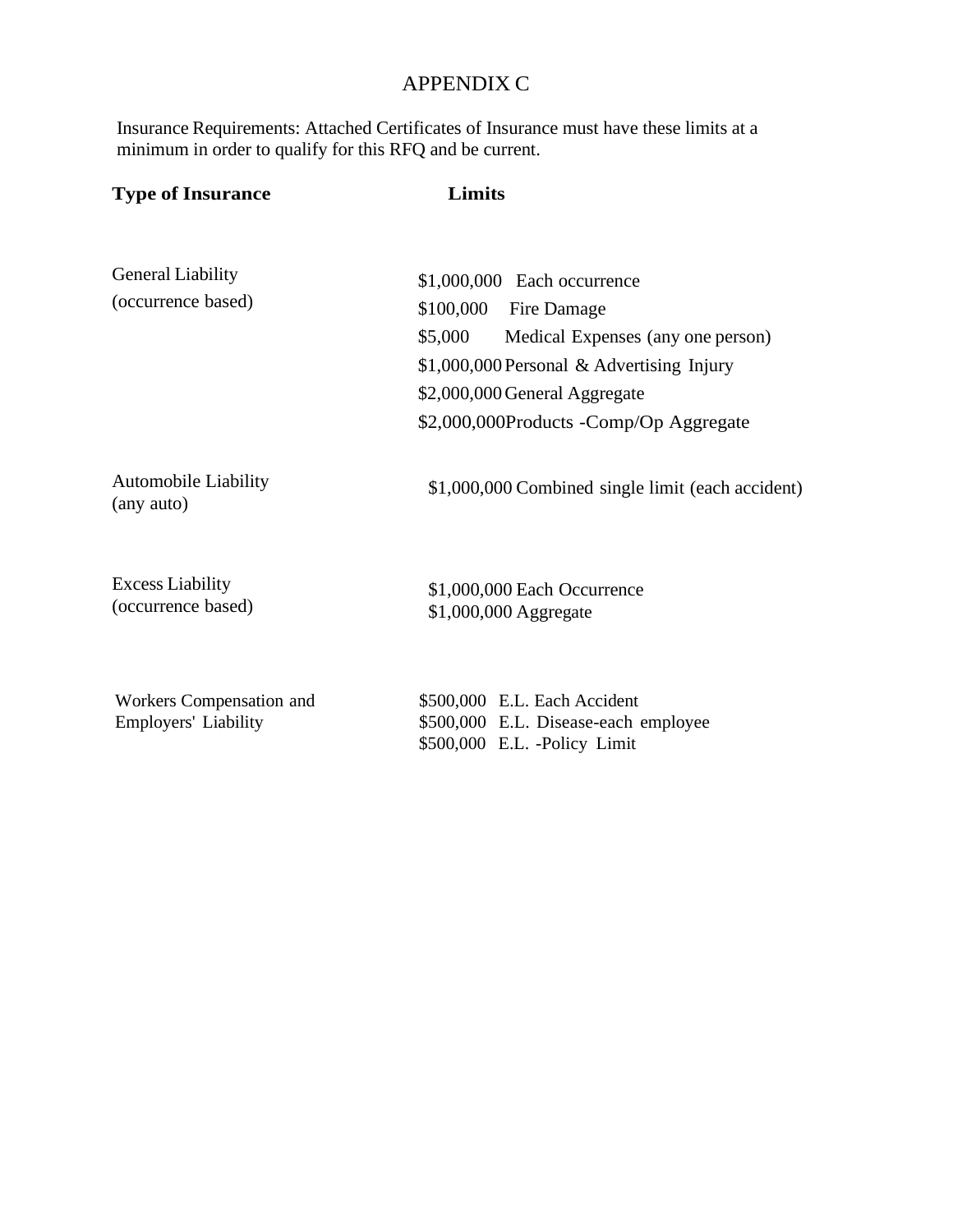*Costs below are for Remediation/RRP lead mitigation work. For Lead Abatement add up to 25% to each cost.*

| <b>Measure</b>                                           | <b>Cost Range</b>       | <b>Type</b>                                         |
|----------------------------------------------------------|-------------------------|-----------------------------------------------------|
|                                                          |                         |                                                     |
|                                                          |                         | Based on room size and conditions. LCM to determine |
| <b>Site Preparation: Lead safe work practices</b>        | \$20 - \$125 per room   | reasonable cost per job.                            |
| Window Trim: Strip to bare wood and repaint              | \$90 - \$200 per unit   | Casing, Apron, Sill, well                           |
| Window Trim: Stabilize (wet sand/scrape) and encapsulate | \$90 - \$175 per unit   | Casing, Apron, Sill                                 |
| <b>Window: Replace trim</b>                              | \$10 - \$20 per ft      | Casing, Apron, Sill                                 |
| <b>Window: Enclose trim</b>                              | \$40 - \$100 per unit   | aluminum                                            |
| <b>Window: Vinyl replacement</b>                         | \$500 - \$920 per unit  | DH/DG, casement, other                              |
| Window: Wood/Historic replacement                        | \$600 - \$1300 per unit | DH/DG, casement, other                              |
|                                                          |                         |                                                     |
| Door Trim: Strip to bare wood and repaint                | \$90 - \$200 per unit   | Casing, sill, jamb, stop, threshold                 |
| Door Trim: Stabilize (wet sand/scrape) and encapsulate   | \$90 - \$175 per unit   | Casing, sill                                        |
| <b>Door: Replace trim</b>                                | \$10 - \$20 per ft      | Casing, jamb, stop                                  |
| <b>Door Interior: Replace</b>                            | \$300 - \$600 per unit  | Pre-hung                                            |
| <b>Door Exterior- Replace</b>                            | \$600 - \$1200 per unit | Pre-hung entry door                                 |
| Stair: Strip to bare wood and repaint                    | \$5-\$12 per ft         | tread, riser, rail, baluster, stringer              |
| Stair: stabilize (wet sand/scrape) and encapsulate       | \$5 - \$10 per ft       | tread, riser, rail, baluster, stringer              |
| <b>Stair: Enclose treads</b>                             | \$25 - \$50 per unit    | vinyl, wood                                         |
| <b>Stair: Enclose riser</b>                              | \$25 - \$50 per unit    | vinyl, wood                                         |
| <b>Stair: Replace</b>                                    | \$15 - \$300 per unit   | tread, riser, rail, baluster, stringer              |
|                                                          |                         |                                                     |
| Baseboard: Strip to bare wood and repaint                | \$5 - \$10 per ft       | dependent on size of baseboard                      |
| Baseboard: stabilize (wet sand/scrape) and encapsulate   | \$5 - \$10 per ft       | dependent on size of baseboard                      |
| <b>Baseboard: replace</b>                                | \$10 - \$15 per ft      | dependent on size of baseboard                      |
| Porch: Strip to bare wood and repaint                    | \$5 - \$12 per sq ft    | soffit, fascia, trim, wall, ceiling, floor          |
| Porch: Stabilize (wet sand/scrape) and encapsulate       | \$5 - \$12 per sq ft    | soffit, fascia, trim, wall, ceiling, floor          |
| <b>Porch: enclose</b>                                    | \$45 - \$60 per hr      | soffit, fascia, trim, wall, ceiling, floor          |